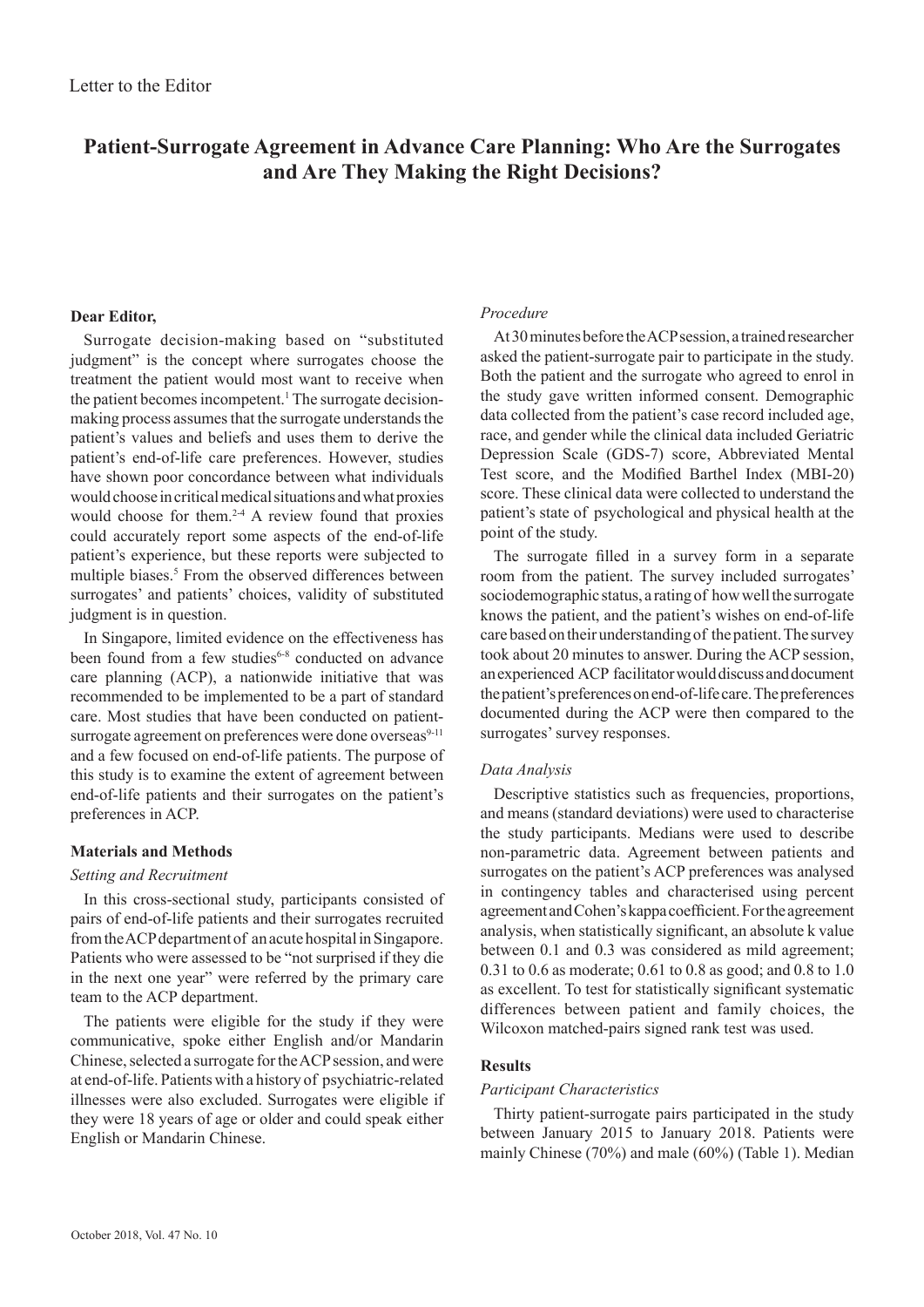|                                                 | Patient $n = 30$ |
|-------------------------------------------------|------------------|
| Median age (range)                              | $80(59-97)$      |
| Gender $(\% )$                                  |                  |
| Female                                          | 12(40)           |
| Ethnicity $(\% )$                               |                  |
| Chinese                                         | 21 (70)          |
| Malay                                           | 5(16)            |
| Indian                                          | 3(10)            |
| Others                                          | 1(3)             |
| Median Geriatric Depression Scale score (range) | $1(0-7)$         |
| Median Modified Barthel Index score (range)     | $12.5(1-20)$     |

age of the patients was 80 (range 59-97) and the median MBI-20 score was 12.5 (range 1-20). The median GDS-7 score was 1 (range 1-7). Surrogates were of the median age of 50 (range 22-73) and 60% of them were children of the patients (Table 2).

The patient and the surrogate choices and the corresponding kappa values on the agreement are shown in Table 3. Higher kappa values indicate better patientsurrogate agreement. We took on a conservative approach for agreement and only considered good to excellent agreement as acceptable in this study. Surrogates had a mean rating of 4.0 (range 3.0-5.0) when asked on a 5-point Likert scale on how well they think they know the patient, with 1 being not well at all and 5 being very well. Twenty (66.7%) surrogates rated "well" and "very well". However, in these patientsurrogate pairs, we did not find good agreement in all the

Table 2. Characteristics of Surrogates

|                                            | Surrogate $n = 30$ |
|--------------------------------------------|--------------------|
| Age (range)                                | $50(22-73)$        |
| Gender $(\% )$                             |                    |
| Female                                     | 17(57)             |
| Marital status $(\% )$                     |                    |
| Married                                    | 21(70)             |
| Single/divorced                            | 7(23)              |
| Highest attained education level $(\% )$   |                    |
| Primary                                    | 6(20)              |
| Secondary                                  | 8(27)              |
| Tertiary                                   | 11(37)             |
| Relationship to patient $(\% )$            |                    |
| Child                                      | 18 (60)            |
| Parent                                     | 3(10)              |
| Spouse                                     | 5(17)              |
| Sibling                                    | 1(3)               |
| Living in same household as patient $(\%)$ | 18 (60)            |
| Main caregiver for patient $(\% )$         | 14(47)             |

preferences. This reflects inaccuracy in the surrogate's prediction of the patient's choice even if the surrogates perceived that they know the patient well. Of these pairs, only 11 (55%) were the patient's main caregiver and this could explain the inaccuracy.

Kappa values for the extent of agreement on end-of-life care preferences ranged from 0.09 to 0.62 with an average of 0.37, indicating poor to good consistency in preferences. Only 40% of the patient-surrogate pairs agreed that the patient would not want to be attempted cardiopulmonary resuscitation (CPR) during a medical crisis. Cohen's Kappa could not be calculated as 100% of the patients chose the same preference (i.e. do not attempt CPR). Significant differences  $(P \le 0.01)$  were found in the patient and surrogate choices in CPR status and hence implied that most surrogates were not able to predict the patient's choice in CPR status.

On the patient's views on type of medical intervention, 56.7% of the patient-surrogate pairs agreed (with majority agreeing on the option "limited trial of intervention"  $[k =$ 0.09, 95% CI 0.00-0.46]). Moderate agreement was seen in the patient's and surrogate's reported choices on patient's place of medical intervention  $(k=0.40, 95\% \text{ CI } 0.17-0.63)$ . However, differences between the patient and surrogate choices on trial of care and place of medical intervention were insignificant.

Fifty percent of the pairs agreed on the option of place of death and good agreement was observed  $(k = 0.62, 95\%$ CI 0.45-0.94). Of  this, majority of the agreement was on "no preference on the place of  death". In summary, of  the 4 preferred plans of care preferences, most of the surrogates could only predict accurately the patient's preferred place of death. However, since more than half (57%) of the patients did not have a preference on place of death, they may not view dying in place as important as other end-of-life care preferences.

#### **Discussion**

We included end-of-life patients in the study as they are nearing death and more likely to have a better grasp of their end-of-life preferences. In terms of acceptability, exploratory studies in patients with advanced cancer have found ACP discussions acceptable and feasible.12

Our findings revealed important patterns in disagreement and implied issues in surrogate decision-making. Surrogates tended to overestimate the patient's preference on CPR status and we postulate that they may hold an unduly high expectation of the efficacy of life-saving interventions. Surrogates' knowledge of CPR—including the indications for and the outcomes of CPR—has been found to be poor. Patients and families believed that the success rate for CPR exceeds 50%13 although many studies have shown that the likelihood of surviving CPR is near to zero.<sup>14</sup> This advocates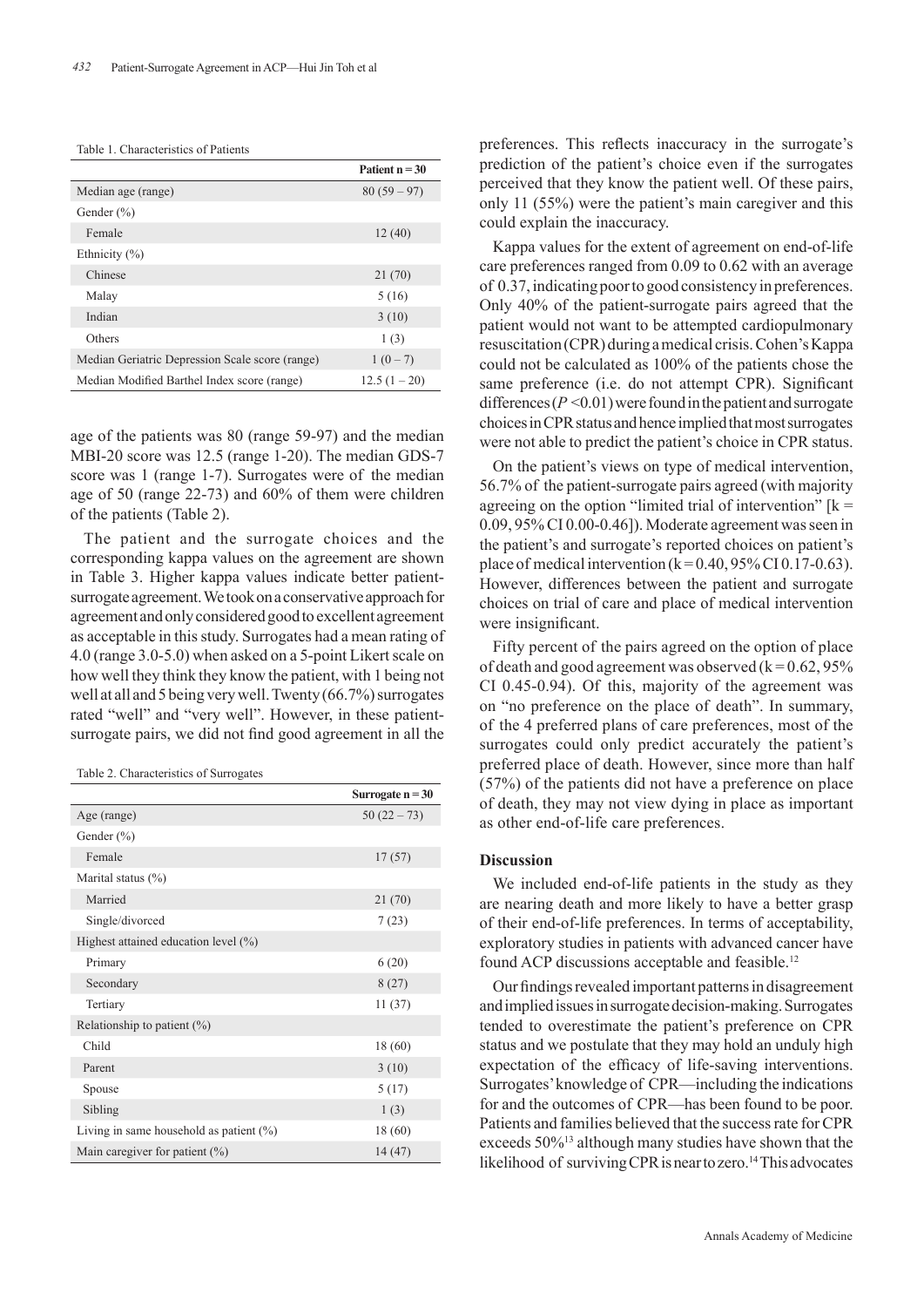| Table 3. Preferences in Advance Care Planning |  |  |  |  |
|-----------------------------------------------|--|--|--|--|
|-----------------------------------------------|--|--|--|--|

| Preference                                                                | Patient $n = 30$ | Surrogate $n = 30$ |
|---------------------------------------------------------------------------|------------------|--------------------|
| 1. Options regarding cardiopulmonary resuscitation $(\%)$                 |                  |                    |
| To proceed with CPR, attempt resuscitation                                | 0(0)             | 6(20)              |
| Do not attempt CPR, allow natural death                                   | 30(100)          | 24(80)             |
| 2. Options regarding medical intervention $(\%)$                          |                  |                    |
| Full treatment                                                            | 1(3)             | 9(30)              |
| Limited medical intervention                                              | 26(87)           | 17(57)             |
| Comfort measures only                                                     | 3(10)            | 4(13)              |
| 3. Options regarding preferred place of medical treatment and care $(\%)$ |                  |                    |
| Transfer to hospital                                                      | 9(30)            | 9(30)              |
| Trial or treatment in own home/nursing home/hospice                       | 10(33)           | 5(17)              |
| Remain in my own home                                                     | 4(13)            | 13(43)             |
| No preference                                                             | 6(20)            | 3(10)              |
| Others                                                                    | 1(3)             | 0(0)               |
| 4. Options regarding preferred place of death $(\%)$                      |                  |                    |
| Hospital                                                                  | 3(10)            | 2(7)               |
| Own home                                                                  | 9(30)            | 19(63)             |
| No preference                                                             | 17(57)           | 9(30)              |
| Hospice                                                                   | 1(3)             | 0(0)               |

CPR: Cardiopulmonary resuscitation

Note: Because of rounding, not all percentages total 100.

a need to continue improving substitute decision-making so that patients can be more confident that surrogates can make decisions consistent to their wishes.

This study suggested inadequacy in educating surrogates on their role in the ACP process. While it is recognised that an important outcome of ACP is to improve surrogates' knowledge of patients' illness, prognosis and the corresponding life-saving/comfort care procedures, few studies were conducted to measure knowledge. Further research should work on developing an instrument to measure patients' and surrogates' knowledge at pre- and post-ACP. Further research should also look into social factors related to discordances and roles of other surrogates (e.g. clinical personnel, family members and caregivers) in the medical encounter.

Difficulty in recruiting participants for this study limited its sample size. Surrogates refused participation due to the concern that the study may cause a burden to the patient. Due to the high refusal rate, self-selection bias is a concern in this study. The findings cannot be generalised as they come from a non-representative, local sample of patients and surrogates.

# **Conclusion**

Surrogates' understanding of patient preferences are often inaccurate, likely a result of inadequate knowledge that arose from lack of surrogate education during an ACP.

Further research would be to measure ACP's effectiveness in improving surrogates' knowledge on their role, patient's illness and life-saving/comfort care procedures.

#### REFERENCES

- 1. Torke AM, Alexander C, Lantos J. Substituted judgment: the limitations of autonomy in surrogate decision making. J Gen Intern Med 2008;23:1514-7.
- 2. Foo AS, Lee TW, Soh CR. Discrepancies in end-of-life decisions between elderly patients and their named surrogates. Ann Acad Med Singapore 2012;41:141-53.
- 3. Li LL, Cheong KY, Yaw LK, Liu EH. The accuracy of surrogate decisions in intensive care scenarios. Anaesth Intensive Care 2007;35:46-51.
- 4. Fried TR, Redding CA, Robbins ML, O'Leary JR, Iannone L. Agreement between older persons and their surrogate decision□makers regarding participation in advance care planning. J Am Geriatr Soc 2011;59:1105-9.
- 5. George LK. Research design in end-of-life research: state of science. Gerontologist 2002;42:86-98.
- 6. Dixon J, Karagiannidou M, Knapp M. The effectiveness of advance care planning in improving end-of-life outcomes for people with dementia and their carers: a systematic review and critical discussion. J Pain Symptom Manage 2018;55:132-150.e1.
- 7. Robinson L, Dickinson C, Rousseau N, Beyer F, Clark A, Hughes J, et al. A systematic review of the effectiveness of advance care planning interventions for people with cognitive impairment and dementia. Age and Ageing 2012;41:263-9.
- 8. Weathers E, Caoimh R, Cornally N, Fitzgerald C, Kearns T, Coffey A, et al. Advance care planning: a systematic review of randomised controlled trials conducted with older adults. Maturitas 2016;91:101-9.